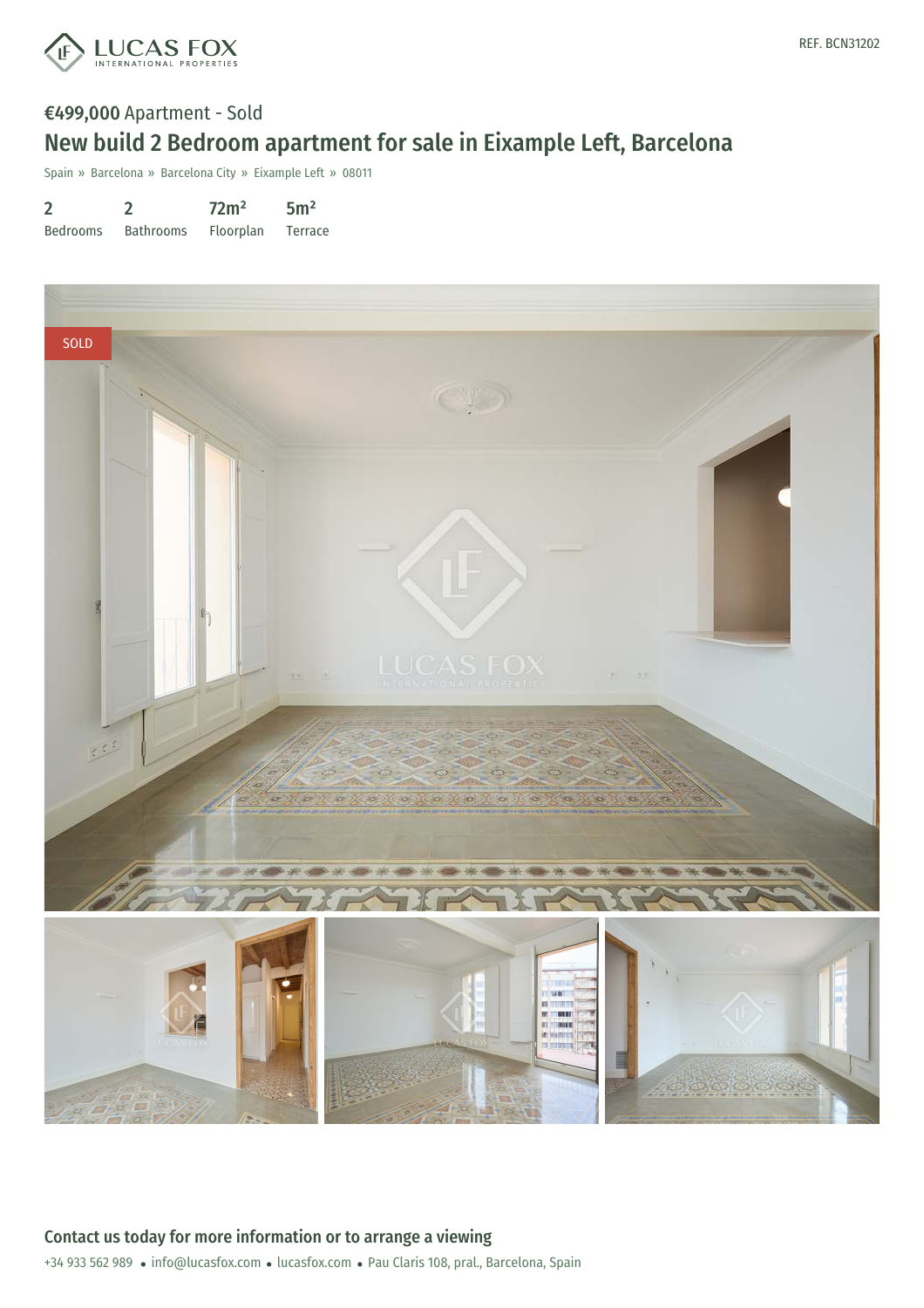

# €499,000 Apartment - Sold New build 2 Bedroom apartment for sale in Eixample Left, Barcelona

Spain » Barcelona » Barcelona City » Eixample Left » 08011

| $\overline{2}$  |                  | 72 <sup>m²</sup> | 5 <sup>m²</sup> |
|-----------------|------------------|------------------|-----------------|
| <b>Bedrooms</b> | <b>Bathrooms</b> | Floorplan        | Terrace         |

### **OVERVIEW**

### 2-bedroom apartments with balconies for sale in a renovated Modernista building in Eixample Left, Barcelona.

Valencia Enric Granados is an excellent opportunity located in one of the best neighbourhoods in Barcelona, the Eixample. Valencia Enric Granados is located in a historic building from 1893 that has been completely renovated, including the entrance and the façade, among other elements. It stands out for the fusion of modern materials with the restoration of elements from the modernist era.

The development offers apartments with 1-2 bedrooms with 1 or 2 bathrooms and with balconies renovated or to renovate.

In the renovated apartments, we can highlight its air conditioning system with ducted air conditioning, wooden exterior carpentry with Climalit type glass, access door to the security house and white lacquered wooden doors. The kitchens are fully equipped with Siemens appliances and Silestone countertops. The bathrooms also have the best sanitary equipment.

Contact us for more information about this excellent renovated modernist building.

#### **Highlights**

- 1-2-bedroom apartments with 1-2 bathrooms renovated or to renovate
- Fusion of modern materials with recovered elements
- Excellent location
- Balconies
- Historic restored building



[lucasfox.com/go/bcn31202](https://www.lucasfox.com/go/bcn31202)

Terrace, Lift, Mosaic tile flooring, Natural light, Wooden flooring, Air conditioning, Balcony, Heating, Renovated, Transport nearby